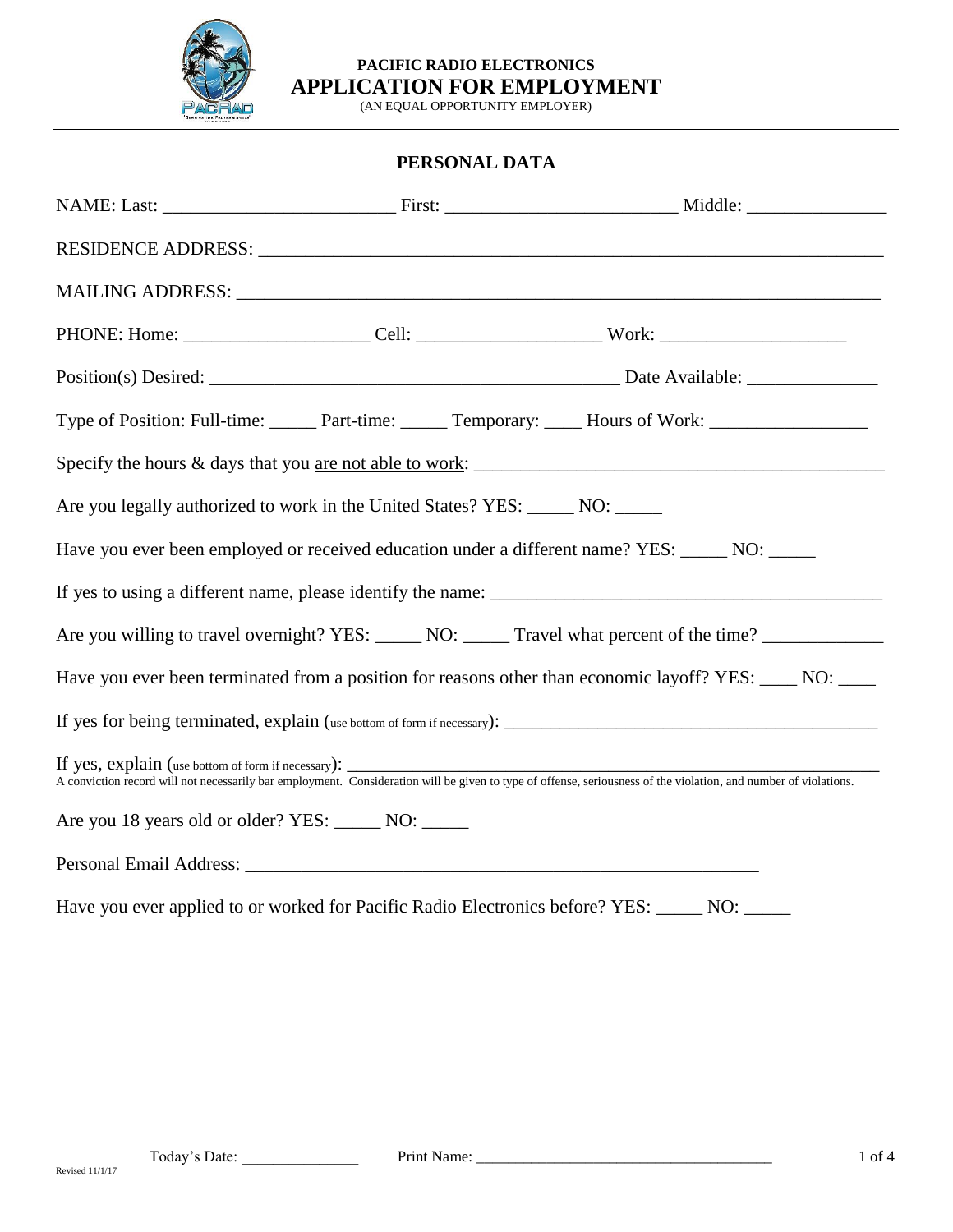

(AN EQUAL OPPORTUNITY EMPLOYER)

# **EMPLOYMENT HISTORY**

|                                                                                                      |  | Do you have any post-employment restrictions with this Employer such as a Non-Compete Agreement or a |  |  |
|------------------------------------------------------------------------------------------------------|--|------------------------------------------------------------------------------------------------------|--|--|
|                                                                                                      |  |                                                                                                      |  |  |
|                                                                                                      |  |                                                                                                      |  |  |
|                                                                                                      |  |                                                                                                      |  |  |
|                                                                                                      |  |                                                                                                      |  |  |
|                                                                                                      |  |                                                                                                      |  |  |
| Do you have any post-employment restrictions with this Employer such as a Non-Compete Agreement or a |  |                                                                                                      |  |  |
|                                                                                                      |  |                                                                                                      |  |  |
|                                                                                                      |  |                                                                                                      |  |  |
|                                                                                                      |  |                                                                                                      |  |  |
|                                                                                                      |  |                                                                                                      |  |  |
|                                                                                                      |  |                                                                                                      |  |  |
| Do you have any post-employment restrictions with this Employer such as a Non-Compete Agreement or a |  |                                                                                                      |  |  |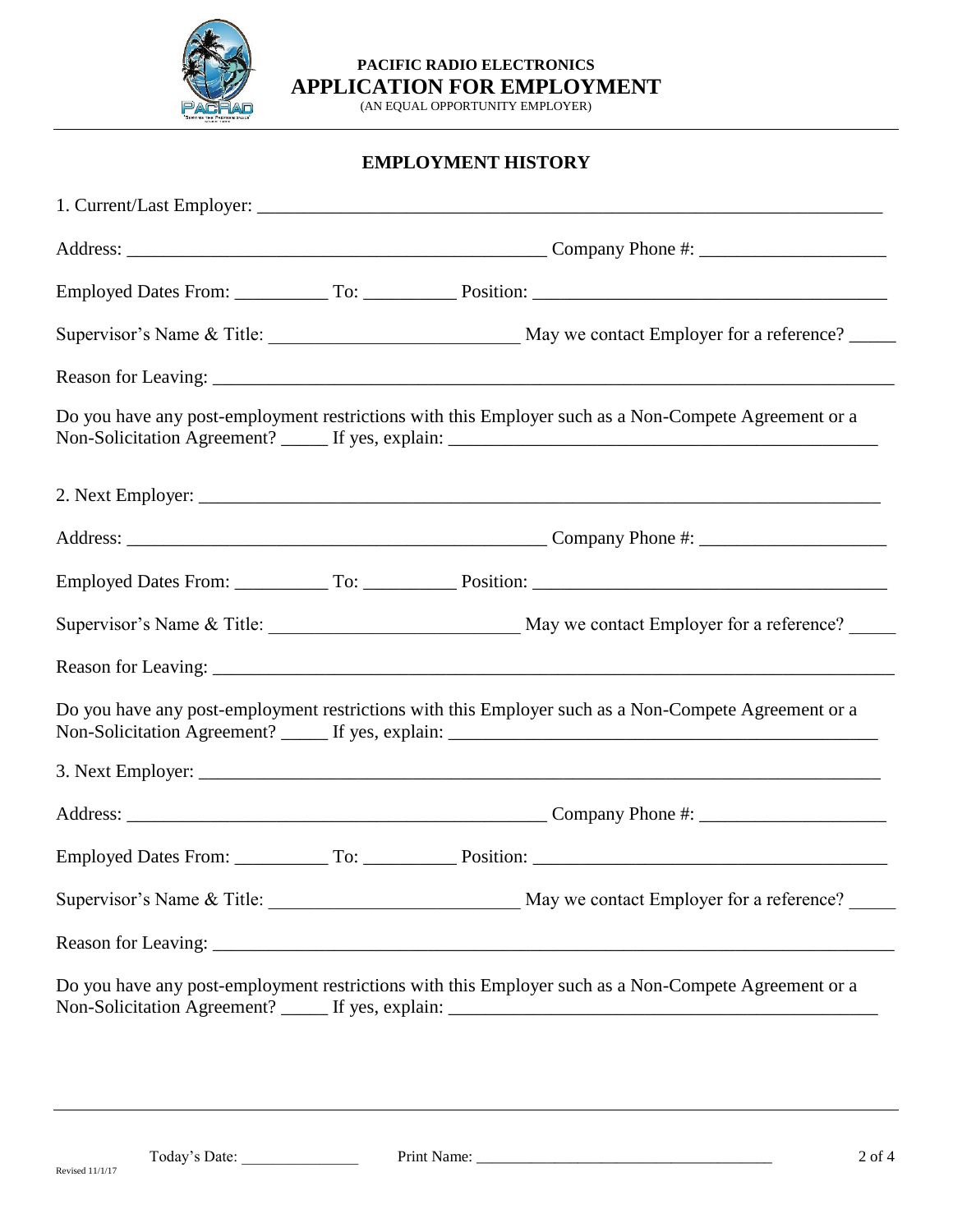

(AN EQUAL OPPORTUNITY EMPLOYER)

|                                                           | Do you have any post-employment restrictions with this Employer such as a Non-Compete Agreement or a |
|-----------------------------------------------------------|------------------------------------------------------------------------------------------------------|
|                                                           | <b>EDUCATION</b>                                                                                     |
|                                                           |                                                                                                      |
|                                                           |                                                                                                      |
|                                                           |                                                                                                      |
|                                                           |                                                                                                      |
|                                                           |                                                                                                      |
|                                                           |                                                                                                      |
|                                                           |                                                                                                      |
|                                                           |                                                                                                      |
|                                                           |                                                                                                      |
|                                                           |                                                                                                      |
|                                                           |                                                                                                      |
|                                                           |                                                                                                      |
| List software applications that you have experience with: |                                                                                                      |
|                                                           |                                                                                                      |
|                                                           |                                                                                                      |